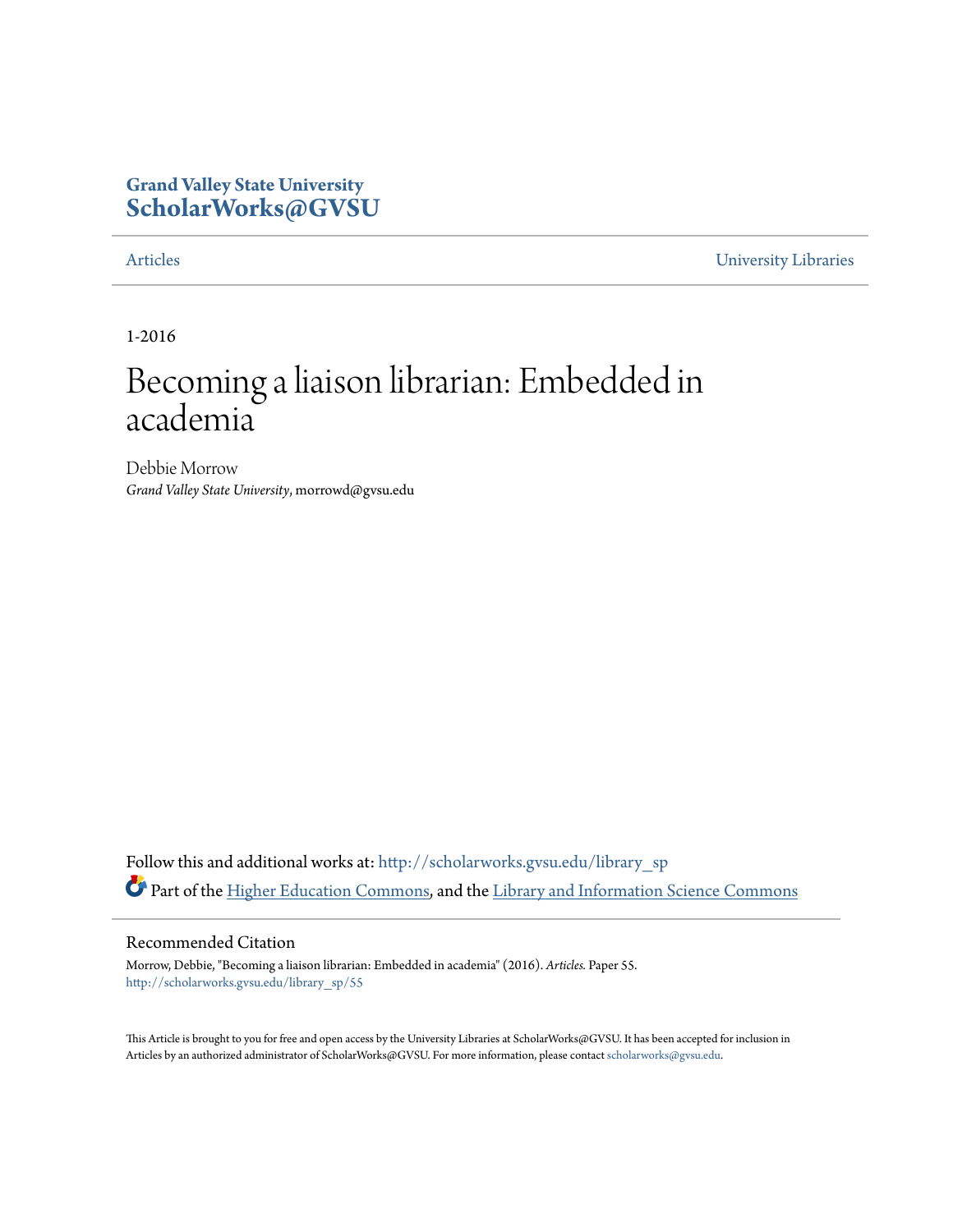# Debbie Morrow **Becoming a liaison librarian** Embedded in academia

**T**he narrative of higher education frequently declares the library to be the "academic heart of the institution." It's not entirely clear in the lore whether the library purportedly at the heart of things academic refers only to a building and the portion of human knowledge contained within, or if it is generally recognized that there is a distinct heartbeat emanating from the activities of the professionals who curate, organize, and promote resources, and teach the ways of information-finding. I contend that to be an effective academic librarian is to be embedded in the life of one's institution. To best facilitate connecting members of one's academic community to information—good information, relevant information, the right information, information when it's needed —an academic librarian must cultivate a broad awareness of the many interdependent systems that comprise the larger institutional body. A healthy, productive library faculty has its figurative finger on the pulse of the institution, and carries the oxygen of information and information-finding skills throughout every corner as blood carries oxygen from the heart to the body's brain, organs, and extremities.

I came to academic librarianship in the 1980s with a fascination for the organic interconnectedness of activities needed to organize and provide access to collected knowledge, and very engaged by the role that computers were beginning to play in replacing paper-based library management processes.

After 25 challenging years as a systems librarian, forever scrambling to keep abreast of the increasing pace of change in the sophistication, complexity, and numbers of digital technologies, it was time to take a new direction professionally. When offered the opportunity to move from the "back room" to the frontlines as a liaison librarian, I accepted. The opportunity came with a portfolio: my liaison assignments would include the College of Engineering and Computing, and the departments of Mathematics and Statistics. Now in my seventh year as a liaison librarian, I am moved to reflect on embeddedness, academic librarianship, and my present liaison librarian role.

Upon arriving at my current university in 1991, my primary responsibilities were behind the scenes. As systems librarian, it was my job to know how information flowed from person to person, from system to system, from office to database to OPAC, and to ensure that it flowed as smoothly as possible for our clienteles. Throughout the

Debbie Morrow is senior librarian, research and instruction services, at Grand Valley State University's Mary Idema Pew Library, email: morrowd@gvsu.edu © 2016 Debbie Morrow